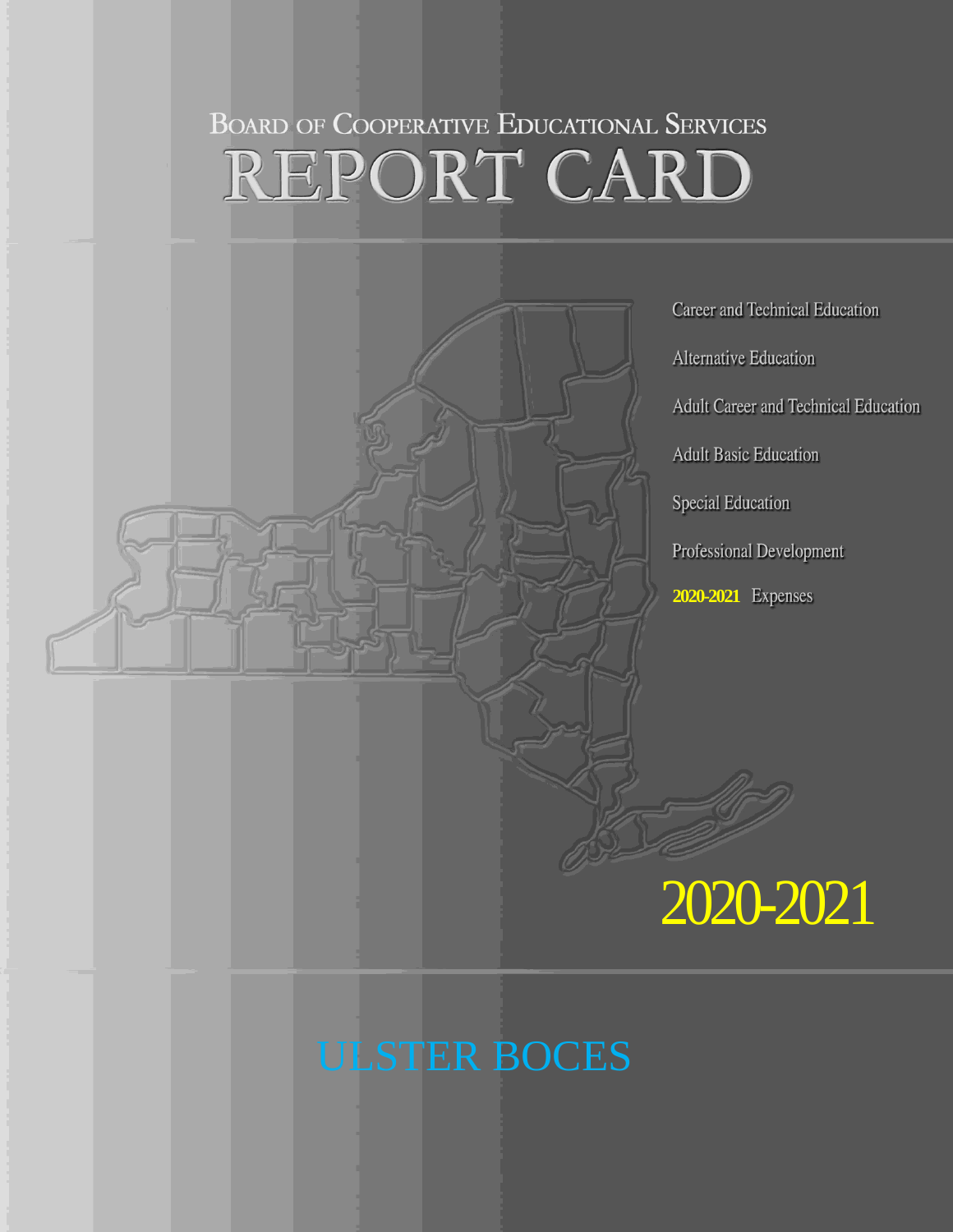## ULSTER BOCES **Board of Cooperative Educational Services 2020-2021 Report Card**

## **Table of Contents**

**Page** 

|                                                                     | rage |
|---------------------------------------------------------------------|------|
| <b>Component/Non-Component District List</b>                        | ii   |
| <b>Indicators of BOCES Performance</b>                              |      |
|                                                                     |      |
|                                                                     |      |
|                                                                     |      |
|                                                                     |      |
| <b>Special Education</b>                                            |      |
| <b>Special Education Enrollment and Tuition in BOCES Programs 7</b> |      |
|                                                                     |      |
|                                                                     |      |
|                                                                     |      |
|                                                                     |      |

Prior editions of the BOCES Report Card included other data representing information on component districts.

The following data were not included in this report.

- State Testing Program for All Component Districts
- ❖ Graduation Results

**Due to the circumstances related to the pandemic, approximately 4 out of 10 students participated in the Spring 2021 Grades 3-8 English Language Arts (ELA) and Mathematics Tests. As a result, State Exam data are not an accurate representative of the State's student population for the 2020-21 school year. The U.S. Department of Education did not grant the Department's assessment waiver request for Spring 2021 tests. As a result, the Department administered shorter state assessments to those students who attended school in person. Students engaged in fully remote learning were not required to come to school to take the tests. For Spring 2022, NYSED expects to return to the normal two-session test format. Additionally, Regents Examinations were not offered in January or August of 2021. NYSED did offer the following Regents examinations in June 2021 only: Algebra I, Earth Science (written test only), English Language Arts (ELA), and Living Environment. More information can be found in the NYSED news feed website at [http://www.nysed.gov/news/2021.](http://www.nysed.gov/news/2021)**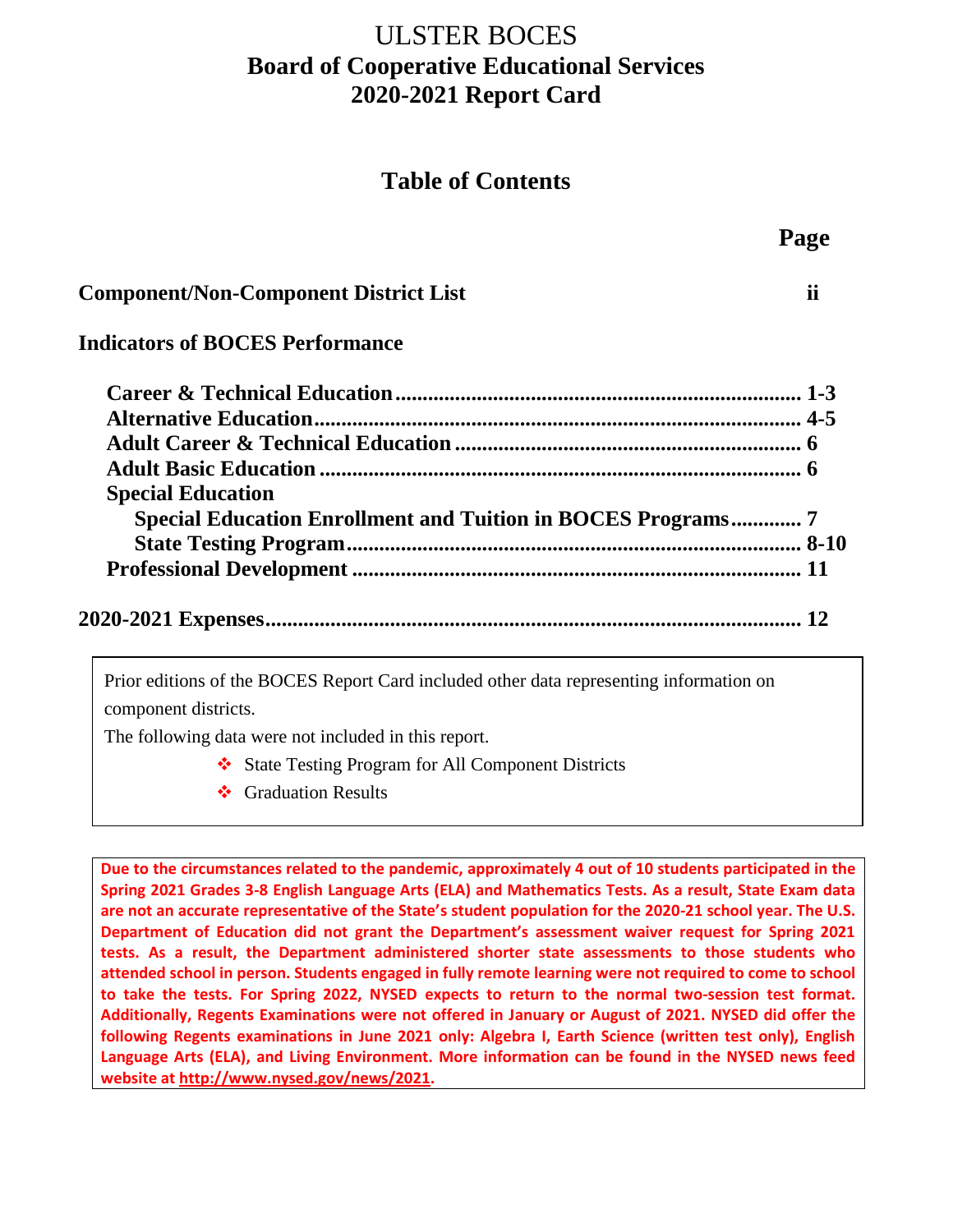#### **ULSTER BOCES 62900000**

## **Component Districts**

- Ellenville Central School District
- Highland Central School District
- Kingston City School District
- New Paltz Central School District
- Onteora Central School District
- Rondout Valley Central School District
- Saugerties Central School District
- Wallkill Central School District

#### **NON-COMPONENTS SERVED THIS BOCES THROUGH CONTRACTUAL AGREEMENTS**

**Albany-Schoharie-Schenectady- BOCES** Albany-Schoharie-Schenectady- BOCES Mohonasen CSD **Broome Delaware-Tioga BOCES** Broome Delaware-Tioga BOCES **DCMO BOCES** Downsville CSD Franklin CSD **Dutchess BOCES** Arlington CSD Beacon City SD Dover Union Free SD Dutchess BOCES Hyde Park CSD Millbrook CSD Pawling CSD Pine Plains CSD Poughkeepsie CSD Red Hook CSD Rhinebeck CSD Spackenkill CSD Wappingers Falls CSD

Webutuck CSD **Eastern Suffolk BOCES** Eastern Suffolk BOCES **Erie 1 BOCES** Cheektowaga CSD Erie 1 BOCES **Genesse Valley BOCES** Attica CSD Byron Bergen CSD Elba CSD Letchworth CSD Livonia CSD Warsaw CSD **Hamilton-Fulton-Mont BOCES** Hamilton-Fulton-Mont **BOCES Jefferson-Lewis-One-Ham BOCES** Jefferson-Lewis-One-Ham **BOCES Madison-Oneida BOCES** Madison-Oneida BOCES **Monroe 1 BOCES** Monroe 1 BOCES **Nassau BOCES**

Nassau BOCES **OCM BOCES** OCM BOCES **Orange-Ulster BOCES** Chester UFSD Cornwall CSD Florida UFSD Goshen CSD Greenwood Lake UFSD Highland Falls CSD Kiryas Joel Village UFSD Marlboro CSD Middletown City SD Minisink CSD Monroe- Woodbury CSD Orange-Ulster BOCES Pine Bush CSD Port Jervis City SD Tuxedo UFSD Valley (Montgomery) CSD Warwick Valley CSD Washingtonville CSD **Orleans-Niagara BOCES** Royalton-Hartland CSD **Otesgo-Northern Catskill BOCES**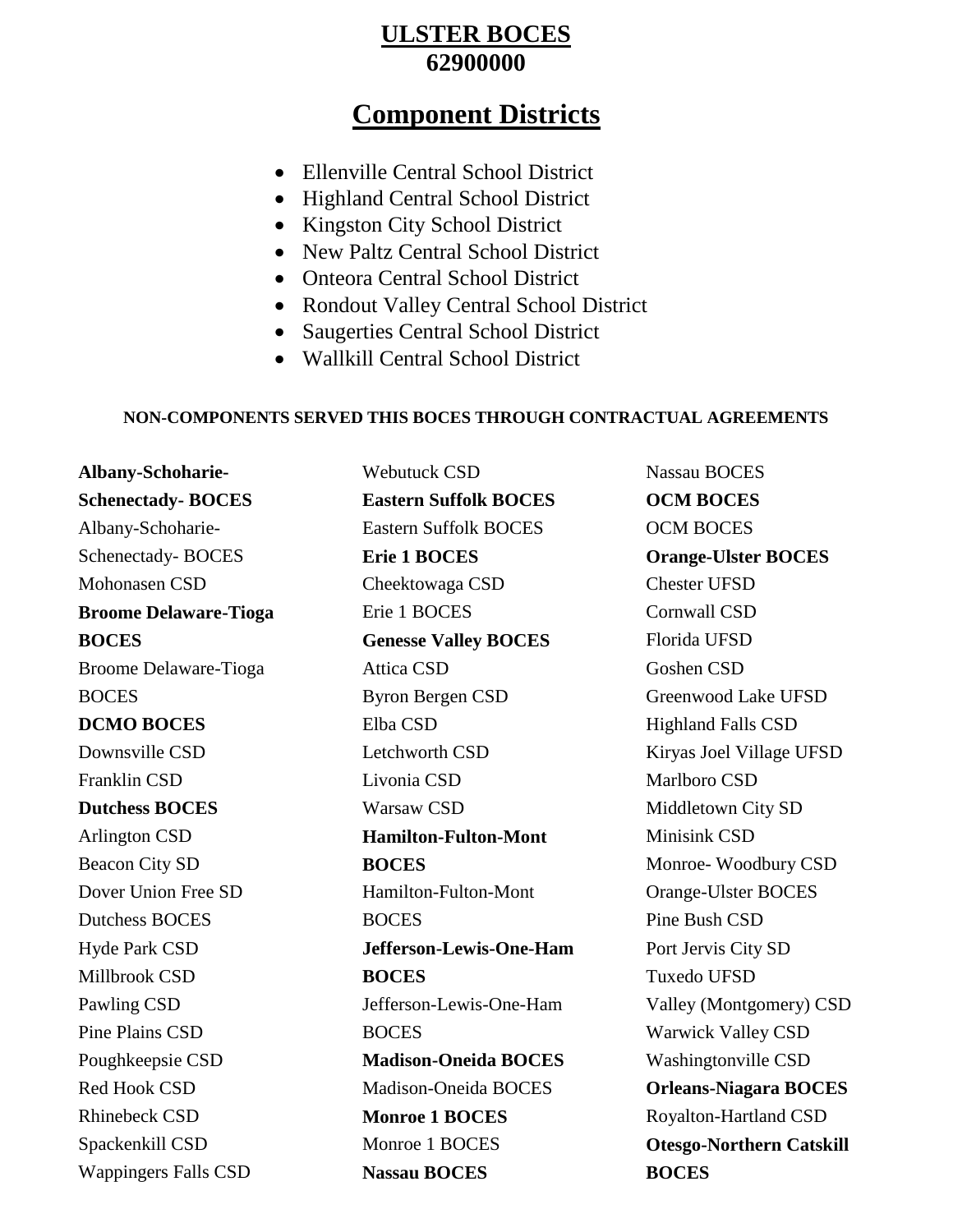#### **NON-COMPONENTS SERVED THIS BOCES THROUGH CONTRACTUAL AGREEMENTS (Continued)**

| Hunter-Tannersville CSD      | North Rockland CSD            | <b>Sullivan BOCES</b>           |
|------------------------------|-------------------------------|---------------------------------|
| Margaretville CSD            | Nyack UFSD                    | Sullivan West CSD               |
| <b>Putnam-Westchester</b>    | Suffern CSD                   | Tri Valley CSD                  |
| <b>BOCES</b>                 | <b>Schuyler-Steuben-</b>      | <b>Wayne-Finger Lakes</b>       |
| <b>Brewster CSD</b>          | <b>Chemung-Tioga-Allegany</b> | <b>BOCES</b>                    |
| <b>Briarcliff Manor UFSD</b> | <b>BOCES</b>                  | Wayne-Finger Lakes BOCES        |
| Mahopac CSD                  | Schuyler-Steuben-Chemung-     | <b>Westchester County</b>       |
| North Salem CSD              | Tioga-Allegany BOCES          | <b>BOCES</b>                    |
| Peekskill City SD            | <b>Sullivan BOCES</b>         | Bronxville                      |
| <b>Questar III</b>           | <b>Eldred CSD</b>             | Byram Hills CSD                 |
| Cairo-Durham CSD             | <b>Fallsburg CSD</b>          | <b>Eastchester CSD</b>          |
| Greenville CSD               | Liberty CSD                   | Mt. Pleasant CSD                |
| Questar III                  | <b>Livingston Manor CSD</b>   | <b>Westchester County BOCES</b> |
| <b>Rockland BOCES</b>        | Monticello CSD                |                                 |
| Clarkstown (New City) CSD    | Roscoe CSD                    |                                 |
|                              |                               |                                 |

#### **ULSTER BOCES encompasses 893 square miles**

## **Joint Management Team**

- Ulster BOCES
- Orange/Ulster BOCES
- Dutchess BOCES
- Sullivan BOCES

# **Regional Information Center**

• Mid-Hudson Regional Information Center

## **To learn more about the comprehensive nature of BOCES in NYS, go to: https://www.boces.org/**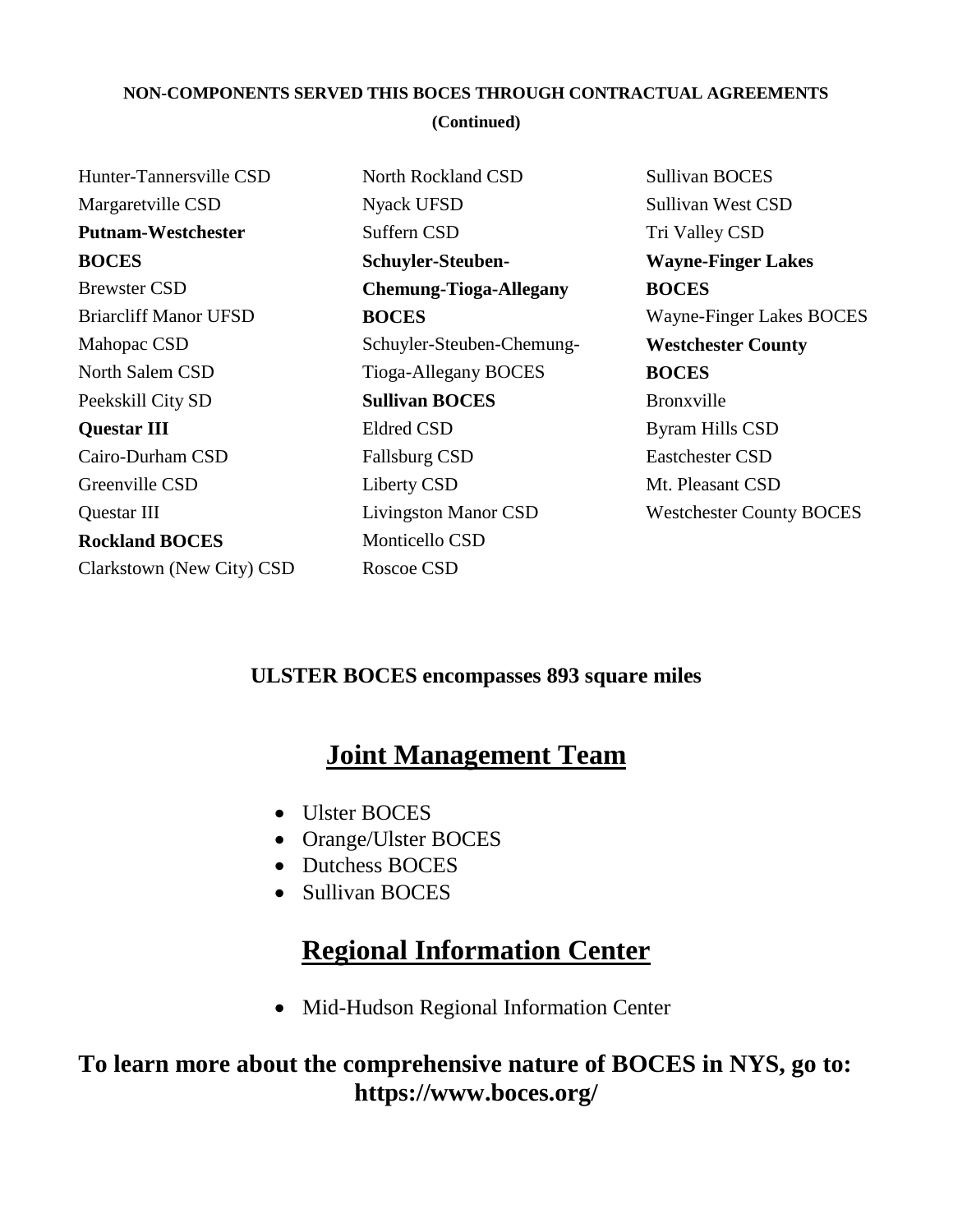# **Indicators of BOCES Performance**

## **Career & Technical Education (CTE)**

BOCES CTE classes, offered primarily on a half-day basis, prepare high school students from component districts for skilled work force careers. Most CTE programs require two years to complete.

|                                                                                                                                       | <b>General</b><br><b>Education</b><br><b>Students</b> | <b>Students</b><br>with<br><b>Disabilities</b> | <b>General</b><br><b>Education</b><br><b>Students</b> | <b>Students</b><br>with<br><b>Disabilities</b> |
|---------------------------------------------------------------------------------------------------------------------------------------|-------------------------------------------------------|------------------------------------------------|-------------------------------------------------------|------------------------------------------------|
| Number of 11 <sup>th</sup> /12 <sup>th</sup> grade students enrolled in a<br><b>CTE two-year sequence:</b>                            | 2019-20                                               | 2019-20                                        | 2020-21                                               | 2020-21                                        |
| <b>First-year students</b>                                                                                                            | 229                                                   | 211                                            | 290                                                   | 228                                            |
| Second-year students                                                                                                                  | 248                                                   | 167                                            | 218                                                   | 171                                            |
| Second-year students completing                                                                                                       | 248                                                   | 159                                            | 212                                                   | 167                                            |
| <b>Completers with technical endorsement</b>                                                                                          | 168                                                   | 104                                            | 174                                                   | 111                                            |
| <b>Other Career-Related Programs</b><br>Number of 11 <sup>th</sup> /12 <sup>th</sup> grade students enrolled in<br>one-year programs: |                                                       |                                                |                                                       |                                                |
| "New Vision"                                                                                                                          | 45                                                    | 4                                              | 41                                                    | 6                                              |
| Participated 1 yr of a CTE Program                                                                                                    | $\overline{2}$                                        | 7                                              | 10                                                    | 7                                              |
| Other one-year programs                                                                                                               | 0                                                     | $\Omega$                                       | $\Omega$                                              | $\Omega$                                       |

#### **Tuition Per Student for CTE Programs**

*Data Source: 602 Report*



#### **\*Number Enrolled in CTE Programs as a Percent of all Juniors and Seniors in Component District High Schools**

*Data Source: SIRS*



#### **\* Data Include General Education and Students with Disabilities.** *Data Source: SIRS*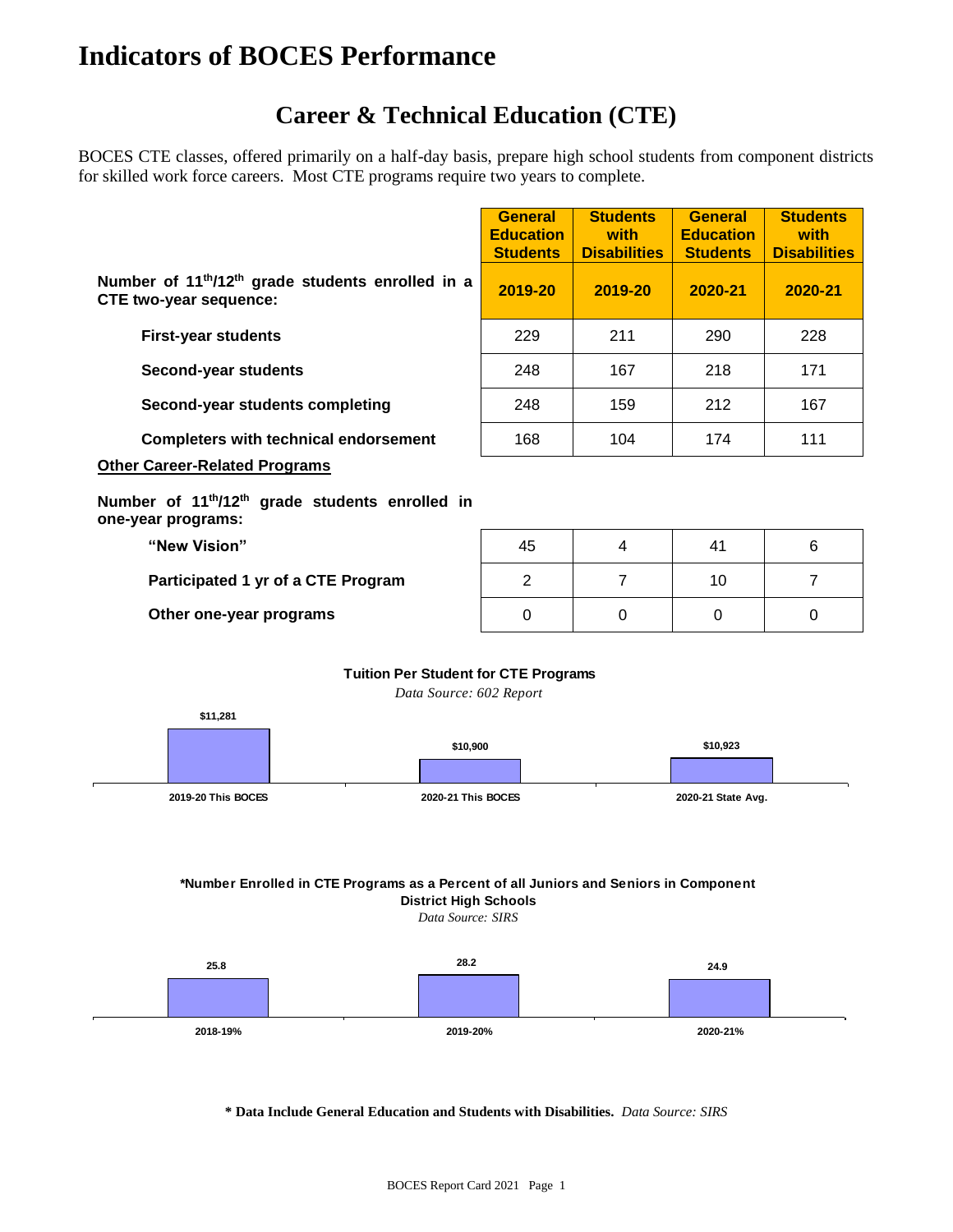#### **CTE Student Performance on Perkins Indicators Who Left School in 2019-20**

 *Data Source: SIRS*



#### **Status of Career and Technical Education (CTE) Students 2019-20 Placement Outcomes**

BOCES Surveys CTE concentrators six months after they last attended their CTE program to determine if they are employed or continuing their education. **Students received exemption from certain Regents testing requirements in 2019-2020 due to exam cancellation in response to the ongoing COVID-19 pandemic. As such, students were able to complete High School without passing all normally required Regents exams.** *Data Source: CTE Placement Report*

| <b>Total Placement</b> |                     |  |  |  |  |  |  |
|------------------------|---------------------|--|--|--|--|--|--|
| <b>This BOCES</b>      | <b>State Target</b> |  |  |  |  |  |  |
| 81.27%                 | 97.54%              |  |  |  |  |  |  |

2019-2020 All Graduates (General Education and Students with Disabilities) 2019-2020 Students with Disabilities

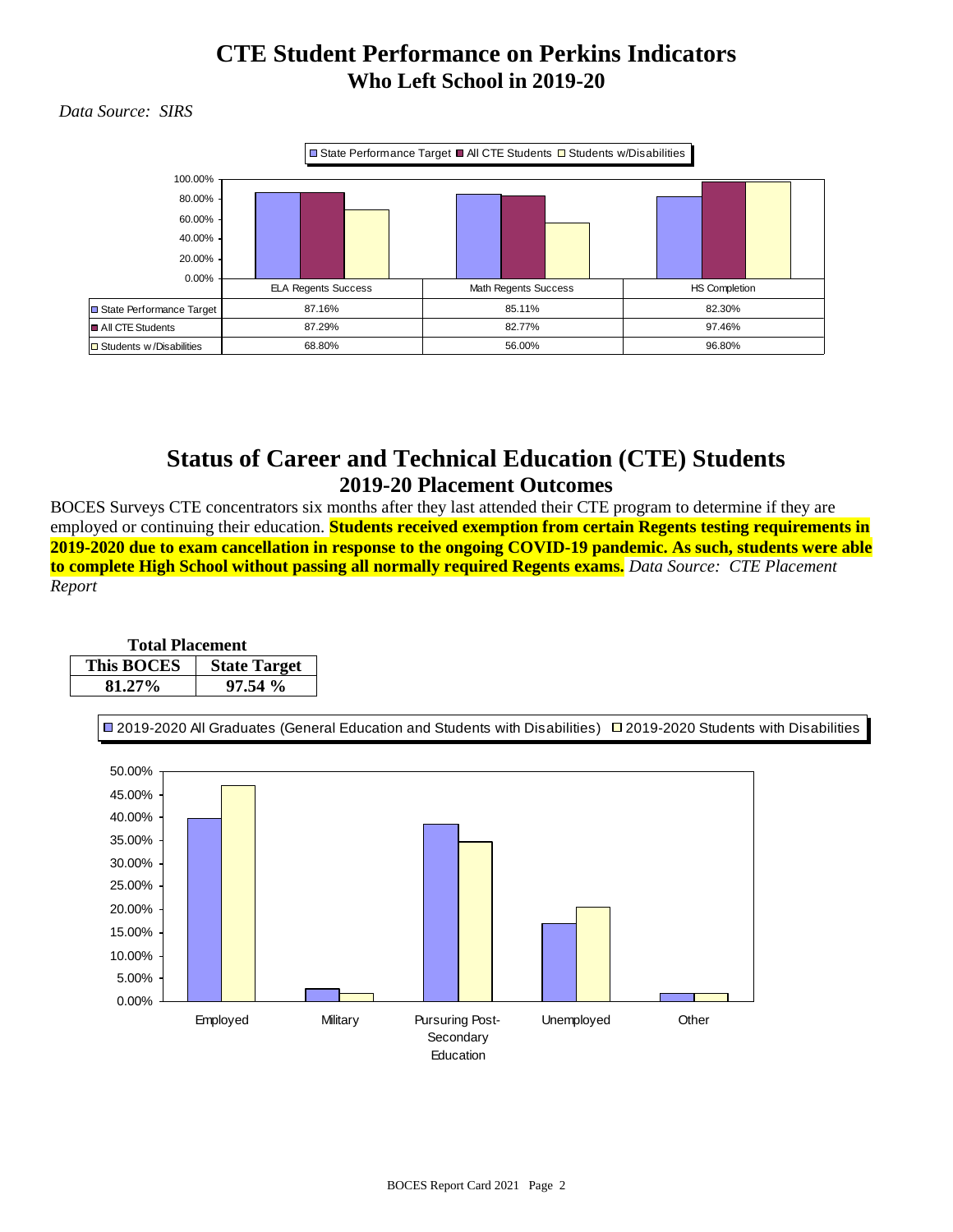#### **Test Assessing Secondary Completion Leading to TASC For CTE Students Age 16-18 2020-2021**

The Test Assessing Secondary Completion (TASC) is a national examination that is available to adults who did not graduate from high school or whose diplomas may not be recognized by New York State. In New York State, the TASC are offered in English and Spanish.

|                                                                                       | Grades 9-12<br><b>Programs</b><br>Leading to a<br><b>TASC</b> |              |  |  |
|---------------------------------------------------------------------------------------|---------------------------------------------------------------|--------------|--|--|
| Number of students who:                                                               | Half-<br>day                                                  | Full-<br>day |  |  |
| Enrolled                                                                              | 0                                                             | 9            |  |  |
| <b>Passing Rate of Students Tested</b>                                                | 0                                                             | 100%         |  |  |
| <b>Remained / Still Enrolled in the Program</b>                                       | O                                                             | 1            |  |  |
| Left the program and did not enter<br>another district or BOCES<br>program (dropouts) | 0                                                             | 2            |  |  |
| <b>Returned to School District:</b>                                                   | O                                                             |              |  |  |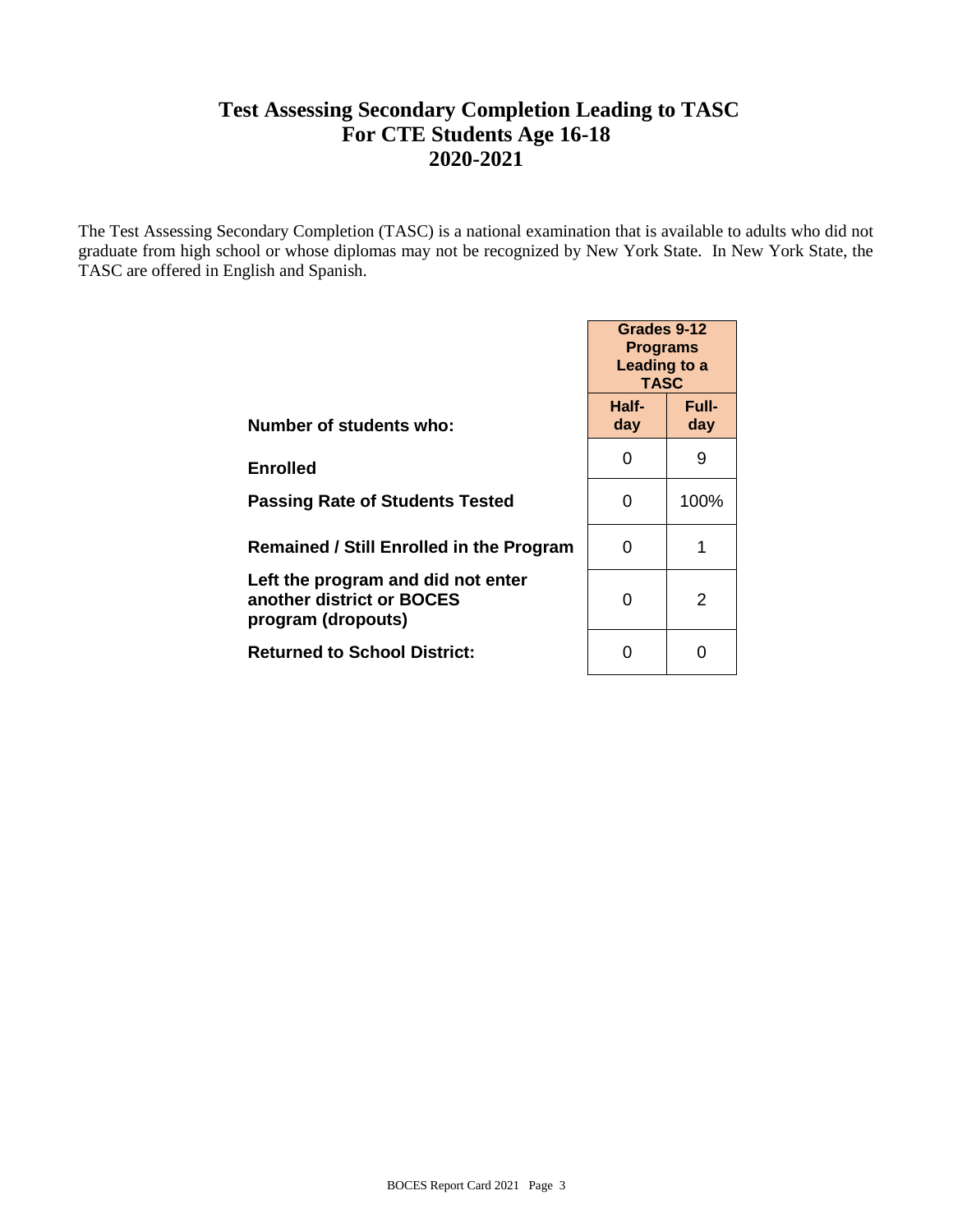## **Alternative Education**

BOCES operates full-day and/or half-day programs for general-education students who have been identified as having special needs not being met in school district programs. Programs may include academics, vocational skills, work-study, specialized activities or a combination of these. The BOCES Report Card includes alternative education program enrollment and outcome data for students in grades 5 through 8, as well as students in programs leading to high school diplomas or high school equivalency diplomas.



#### **Alternative Education Outcomes**

The objective of the alternative education program is to retain students until they graduate or return to a regular school setting. Students counted as leaving programs may have done so for a variety of reasons including relocation, medical problems, childcare, incarceration or entering other education programs.

|                                                                                       |          | Grades 5-8 |          | Grades 9-12<br><b>Programs</b><br><b>Leading to</b><br><b>HS Diploma</b> | Grades 9-12<br><b>Programs</b><br><b>Leading to</b><br>HS.<br><b>Equivalency</b><br><b>Diplomas</b> |          |
|---------------------------------------------------------------------------------------|----------|------------|----------|--------------------------------------------------------------------------|-----------------------------------------------------------------------------------------------------|----------|
| Number of students who:                                                               | Full-day | Half- day  | Full-day | Half-day                                                                 | Half- day                                                                                           | Full-day |
| Returned to a school district program                                                 | $\Omega$ | 0          | 2        | $\Omega$                                                                 | $\Omega$                                                                                            | 0        |
| <b>Remained in the BOCES program</b>                                                  | $\Omega$ | $\Omega$   | 14       | $\Omega$                                                                 | $\Omega$                                                                                            | 0        |
| Left the program and did not enter<br>another district or BOCES program<br>(dropouts) | $\Omega$ | $\Omega$   | $\Omega$ | $\Omega$                                                                 | $\Omega$                                                                                            | 0        |
| Received high school diplomas                                                         |          |            | 5        | 0                                                                        |                                                                                                     |          |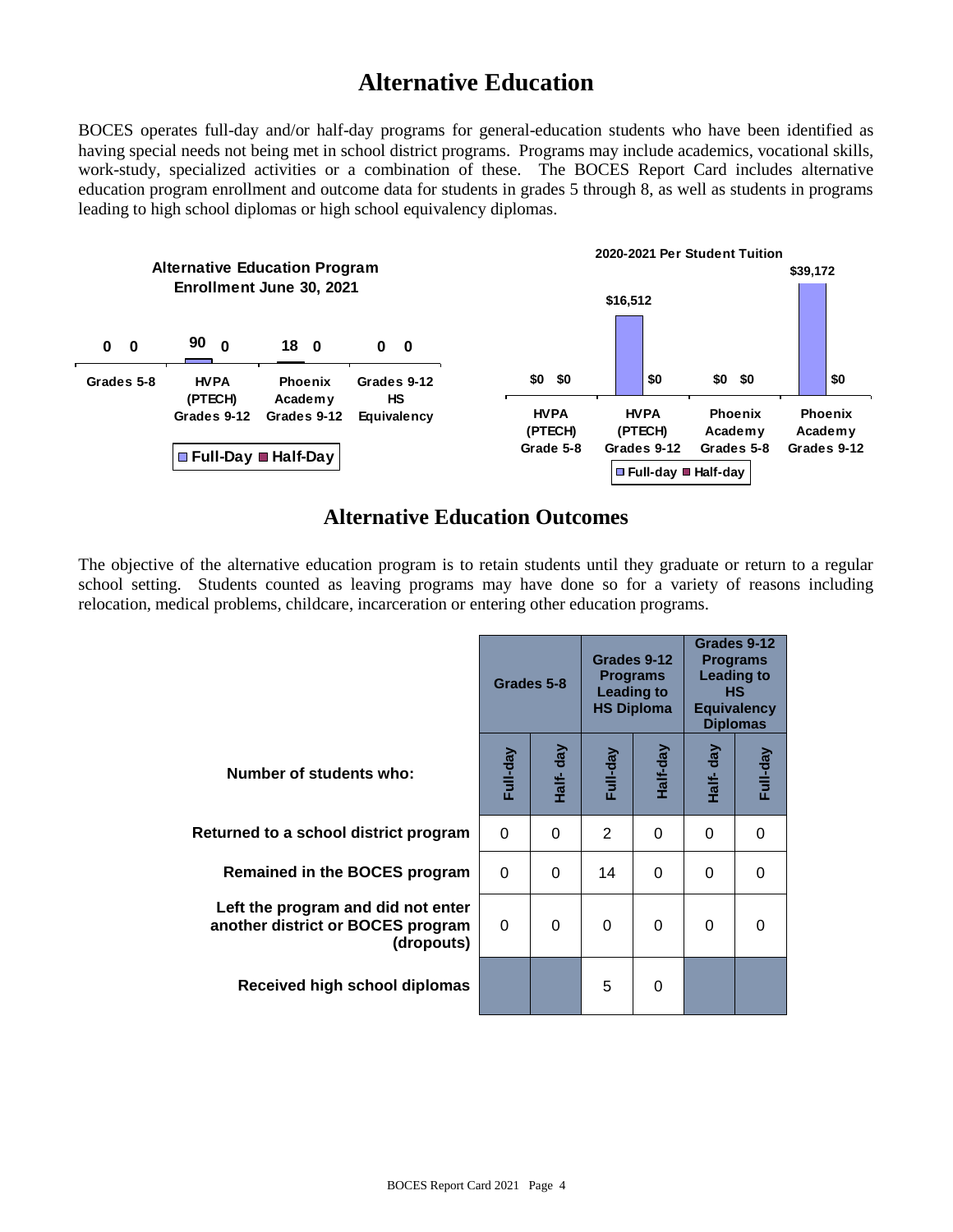## **Alternative Education State Testing Program 2020-2021 School Year**

|                                                                            |                    | <b>Counts of Students Tested</b> |                               |              | <b>Percentage of Students Tested</b>     | <b>Count of</b>               |                                            |                                                                |
|----------------------------------------------------------------------------|--------------------|----------------------------------|-------------------------------|--------------|------------------------------------------|-------------------------------|--------------------------------------------|----------------------------------------------------------------|
| <b>State Assessment-</b><br><b>Regents Exams</b>                           | <b>Below</b><br>55 | 55-64                            | <b>65 and</b><br><b>Above</b> | <b>Total</b> | <b>Below</b><br>$55 -$<br><b>Percent</b> | $55 - 64 -$<br><b>Percent</b> | <b>65 and</b><br>Above -<br><b>Percent</b> | <b>Students</b><br><b>Exempted</b><br>from Exam<br>with Credit |
| Algebra I (CC)                                                             | $\mathbf 0$        | $\mathbf 0$                      | $\pmb{0}$                     | $\mathbf 0$  | 0.0%                                     | 0.0%                          | 0.0%                                       | $\mathfrak{B}$                                                 |
| Algebra II (CC)                                                            | $\mathbf 0$        | $\pmb{0}$                        | $\mathbf 0$                   | $\mathbf 0$  | 0.0%                                     | 0.0%                          | 0.0%                                       | $\mathbf 0$                                                    |
| <b>Geometry (CC)</b>                                                       | $\mathbf 0$        | $\mathbf 0$                      | $\mathbf 0$                   | $\mathbf 0$  | 0.0%                                     | 0.0%                          | 0.0%                                       | $\mathbf 0$                                                    |
| <b>English Language</b><br>Arts (CC)                                       | $\mathbf 0$        | $\mathbf 0$                      | $\mathbf 0$                   | $\mathbf 0$  | 0.0%                                     | 0.0%                          | 0.0%                                       | 5                                                              |
| <b>Living Environment</b>                                                  | $\mathbf 0$        | $\mathbf 0$                      | $\mathbf 0$                   | $\mathbf 0$  | 0.0%                                     | 0.0%                          | 0.0%                                       | $\mathbf{1}$                                                   |
| <b>Physical Setting/</b><br><b>Earth Science</b>                           | $\mathbf 0$        | $\mathbf 0$                      | 0                             | $\mathbf 0$  | 0.0%                                     | 0.0%                          | 0.0%                                       | $\mathbf 0$                                                    |
| <b>Physical Setting/</b><br><b>Chemistry</b>                               | 0                  | $\mathbf 0$                      | $\pmb{0}$                     | $\mathbf 0$  | 0.0%                                     | 0.0%                          | 0.0%                                       | $\mathbf 0$                                                    |
| <b>Physical Setting/</b><br><b>Physics</b>                                 | $\pmb{0}$          | $\pmb{0}$                        | $\pmb{0}$                     | $\mathbf 0$  | 0.0%                                     | 0.0%                          | 0.0%                                       | $\pmb{0}$                                                      |
| <b>Global History and</b><br><b>Geography II (New</b><br><b>Framework)</b> | 0                  | 0                                | $\pmb{0}$                     | $\mathbf 0$  | 0.0%                                     | 0.0%                          | 0.0%                                       | 8                                                              |
| <b>Global History and</b><br><b>Geography Transition</b>                   | $\pmb{0}$          | $\pmb{0}$                        | $\pmb{0}$                     | $\mathbf 0$  | 0.0%                                     | 0.0%                          | 0.0%                                       | $\mathbf 0$                                                    |
| <b>United States History</b><br>and Government                             | $\boldsymbol{0}$   | $\pmb{0}$                        | $\pmb{0}$                     | $\mathsf 0$  | 0.0%                                     | 0.0%                          | 0.0%                                       | 5                                                              |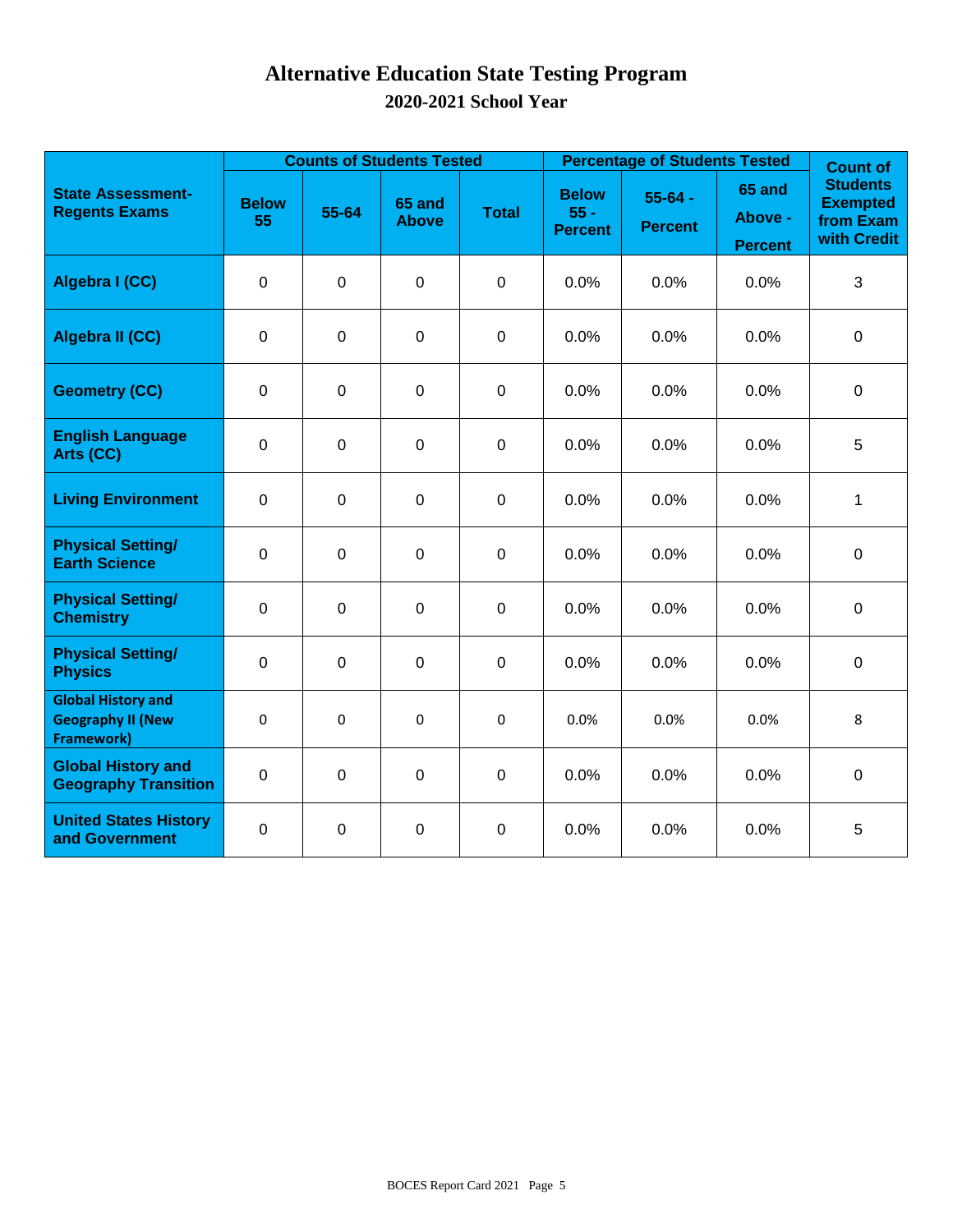#### **Adult Career and Technical Education (CTE)**

Adult CTE programs enhance academic and workplace skills and enable participants to gain employment or career advancement. *Data Source: ASISTS*

|                                                               | <b>This BOCES</b><br>Count<br><b>Percentage</b> |        | <b>BOCES Statewide</b><br>Average |
|---------------------------------------------------------------|-------------------------------------------------|--------|-----------------------------------|
| <b>All CTE Programs</b>                                       |                                                 |        |                                   |
| <b>Enrolled during 2019-20</b>                                | 255                                             | --     | --                                |
| <b>Continuing Enrollment after 2019-20</b>                    | 72                                              | 28.23% | 26.25%                            |
| <b>Completed or Left During 2019-20</b>                       | 183                                             | 71.76% | 73.42%                            |
| Left Prior to Completion During 2019-20                       | 35                                              | 13.73% | 13.29%                            |
| Completed by the End of 2019-20                               | 148                                             | 58.04% | 60.13%                            |
| Completed or Left During 2019-20 and Status Known             | 83                                              | 32.55% | 44.85%                            |
| Completed/Left/Status Known and Successfully Placed*          | 83                                              | 32.55% | 35.22%                            |
| <b>Completed but Not seeking Employment</b>                   | 65                                              | 25.49% | 6.31%                             |
| <b>Non-Traditional CTE Programs</b>                           |                                                 |        |                                   |
| <b>Enrolled in Non-Traditional Programs During 2019-20</b>    | 16                                              | 6.27%  | 45.18%                            |
| Completed a Non-Traditional Program By the End of 2019-20     | 13                                              | 5.09%  | 32.56%                            |
| Under-Represented Gender Members Enrolled during 2019-20      | 2                                               | 0.78%  | 5.65%                             |
| Under-Represented Gender Members Who Completed during 2019-20 | $\mathcal{P}$                                   | 0.78%  | 3.99%                             |

\* Successfully Placed means placed in employment, the military or in additional education.

#### **Adult Basic Education**

Based on data reported for the National Reporting System (NRS) for adult education programs, enrollment in adult basic education programs for 2019-2020 was 453.

#### **Educational Gain**

Under the NRS, educational gain is the primary goal for students in adult beginning/intermediate programs, adult secondary (low) programs, and in English for speakers of other languages programs. Students are counted as achieving educational gain if they exceed established reference points in their standardized test scores between enrollment and re-testing.

|                                            | <b>Enrollment</b> |         |         |         | <b>Educational Gain</b> |         |                |         |                |  |  |
|--------------------------------------------|-------------------|---------|---------|---------|-------------------------|---------|----------------|---------|----------------|--|--|
| <b>Educational</b><br>Program              | 2018-19           | 2019-20 | 2020-21 | 2018-19 |                         | 2019-20 |                | 2020-21 |                |  |  |
|                                            |                   |         |         |         | <b>Percent</b>          |         | <b>Percent</b> |         | <b>Percent</b> |  |  |
| <b>Adult</b><br>Beginning/<br>Intermediate | 486               | 426     | 331     | 294     | 60.5%                   | 233     | 54.7%          | 225     | 68.0%          |  |  |
| <b>Adult</b><br><b>Secondary</b><br>(Low)  | 59                | 33      | 20      | 33      | 56.0%                   | 17      | 51.5%          | 19      | 95.0%          |  |  |
| <b>ESOL</b>                                | 152               | 155     | 102     | 100     | 65.8%                   | 85      | 54.8%          | 74      | 72.5%          |  |  |

**Other Outcomes (2018-19 through 2020-21)**

The following outcome measures are consistent with the National Reporting System (NRS) for adult education. Students in adult secondary (high) programs are considered to have a primary goal of obtaining a secondary or high school equivalency diploma. For all other outcomes, the student achievements correlate to the students indicating those goals at intake.

|                                                        | <b>Students with Goal</b> |         |         | <b>Students Achieving Goal</b> |                |         |                |         |                |  |
|--------------------------------------------------------|---------------------------|---------|---------|--------------------------------|----------------|---------|----------------|---------|----------------|--|
| <b>Other Outcomes</b>                                  | 2018-19                   | 2019-20 | 2020-21 | 2018-19                        |                | 2019-20 |                | 2020-21 |                |  |
|                                                        |                           |         |         |                                | <b>Percent</b> |         | <b>Percent</b> |         | <b>Percent</b> |  |
| <b>Entered employment</b>                              | 136                       | 136     | 77      | 45                             | 33.1%          | 34      | 25.0%          | 18      | 23.4%          |  |
| <b>Retained employment</b>                             | 143                       | 60      | 60      | 55                             | 38.5%          | 35      | 58.3%          | 18      | 30.0%          |  |
| <b>Obtained secondary or</b><br>HS equivalency diploma | 40                        | 45      | 54      | 26                             | 65.0%          | 23      | 51.1%          | 45      | 83.3%          |  |
| <b>Entered post-secondary</b><br>education or training | 138                       | 73      | 62      | 89                             | 64.5%          | 49      | 67.1%          | 29      | 46.8%          |  |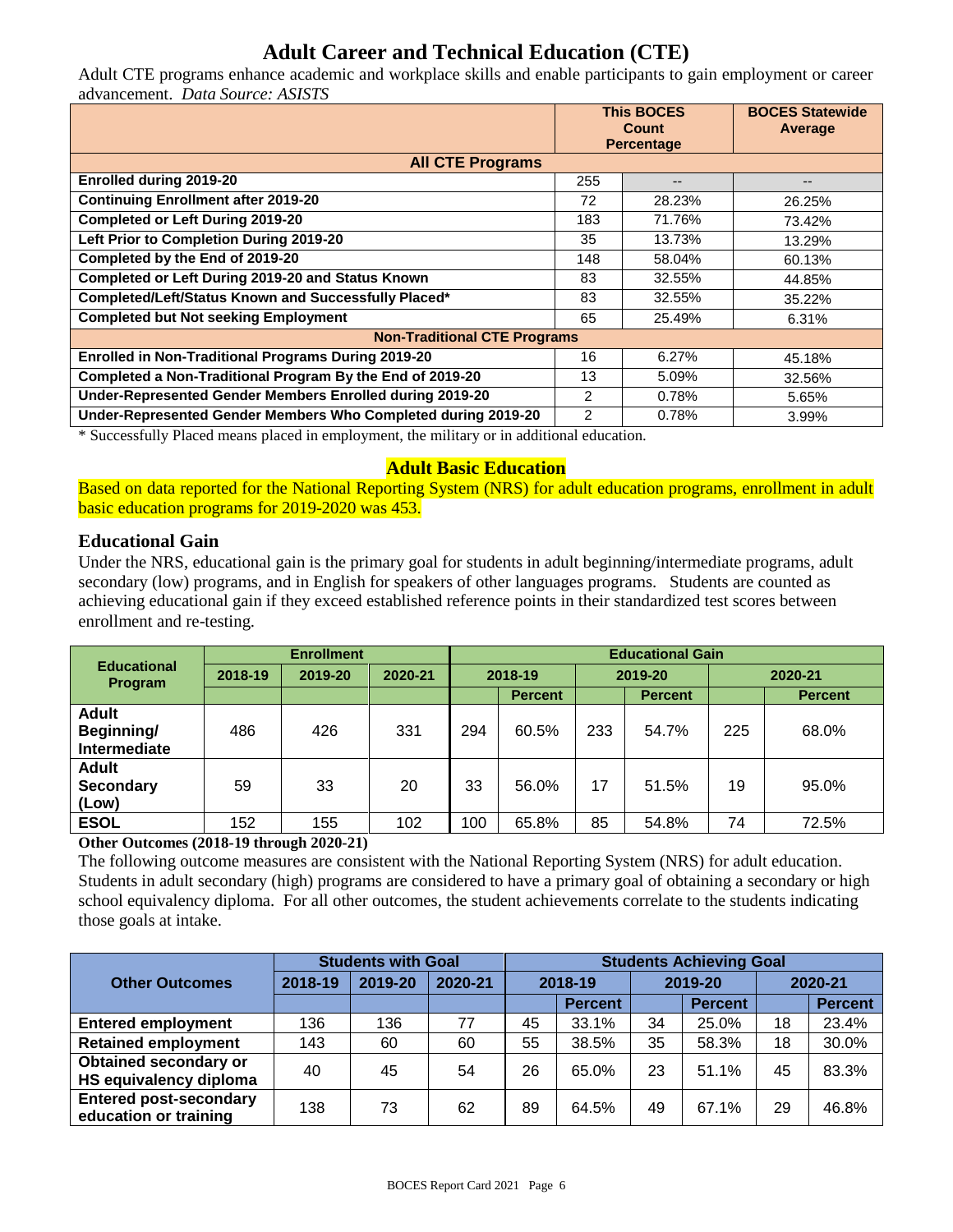## **Special Education**

#### **Special Education Enrollment and Tuition**

When placing students, districts select among classrooms with different student/staff ratios consistent with each student's Individualized Education Program (IEP). The following are six of the alternatives:

- $\div$  12 students per teacher plus one paraprofessional (12:1:1)
- $\div$  6 students per teacher plus one paraprofessional (6:1:1)
- $\div$  12 students per teacher plus four paraprofessionals (12:1+1:3)
- 8 students per teacher plus 1 paraprofessional (8:1:1)<br>  $\bullet$  15 students per teacher plus 1 paraprofessional (15:1:
- 15 students per teacher plus 1 paraprofessional (15:1:1)
- $\div$  6 students per teacher plus 2.5 paraprofessional (6:1:2.5)

An addendum of enrollment and tuition information will be attached to this report if this BOCES provides other options of student/staff ratios.

Tuition rates exclude the costs of related services, preschool and summer school programs. BOCES with multiple tuition rates for a program have calculated an average rate. *Data source: 602 Report*

|            | 2018-19 | 2019-2020 | 2020-21 |
|------------|---------|-----------|---------|
| 8:1:1      | 101     | 122       | 115     |
| $12:1+1:3$ |         |           |         |
| 6:1:1      | 25      | 56        | 80      |
| 12:1:1     |         |           | 12      |
| 15:1:1     |         |           |         |
| 6:1:2.5    |         |           |         |

#### **Enrollment Trends**

**Tuition Rates Per Student 2018-19 through 2020-21**

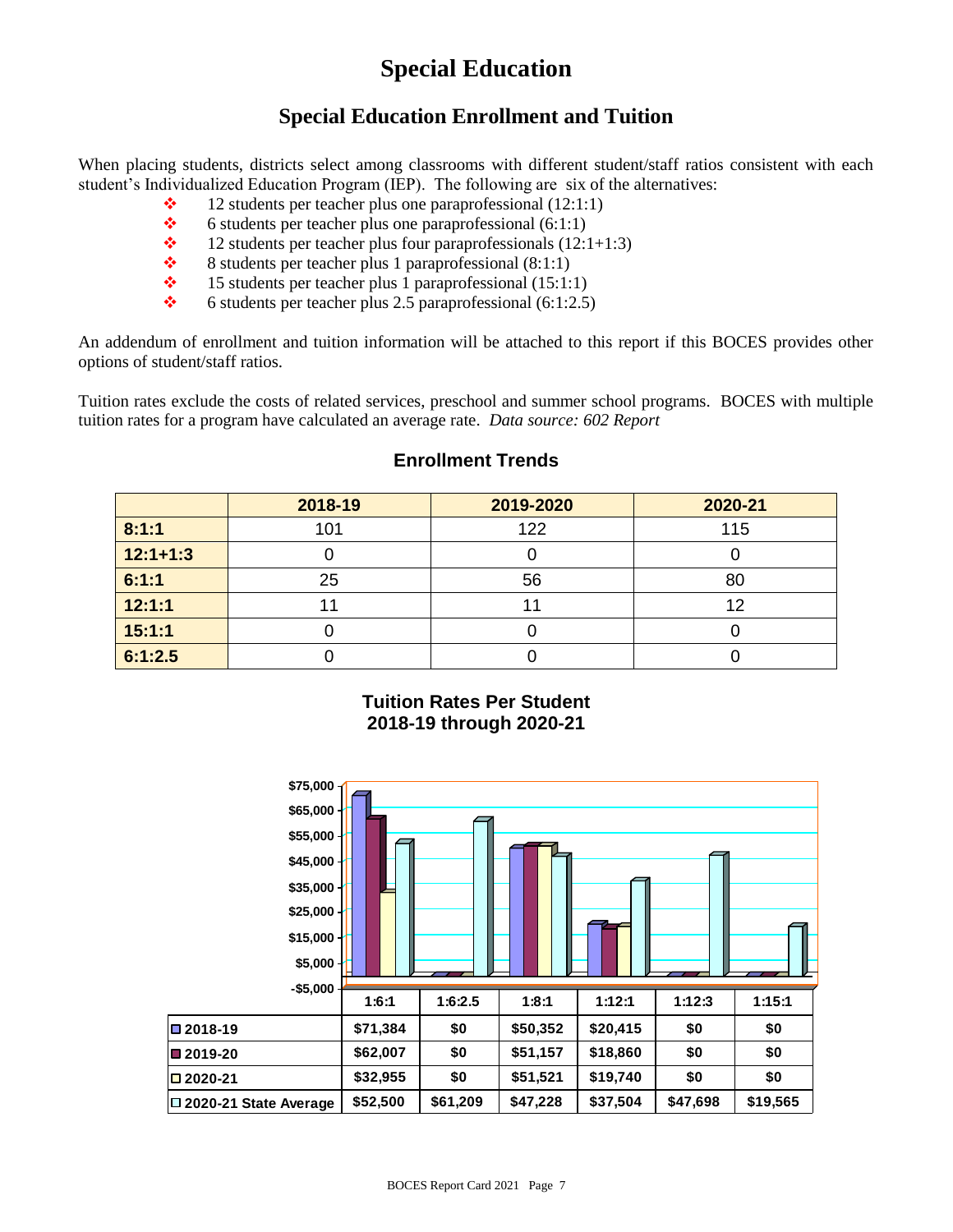#### **Special Education State Testing Program 2020-2021 School Year**

These data are results of State assessments for students enrolled in BOCES programs. *Data Source: Data Warehouse*

|                                                   |                |                    | <b>Counts of Students Tested</b> | Percentage of<br><b>Students Tested</b> | <b>No Valid</b> |                |                |              |
|---------------------------------------------------|----------------|--------------------|----------------------------------|-----------------------------------------|-----------------|----------------|----------------|--------------|
| <b>State Assessment</b>                           | Level 1        | Level <sub>2</sub> | Level 3                          | Level 4                                 | <b>Total</b>    | Level 2-4      | Level 3-4      | <b>Score</b> |
|                                                   |                |                    |                                  |                                         |                 | <b>Percent</b> | <b>Percent</b> |              |
| Grade 3<br><b>English Language</b><br><b>Arts</b> | 0              | $\overline{2}$     | $\mathbf 0$                      | $\overline{0}$                          | $\overline{2}$  | 100.0%         | 0.0%           | $\mathbf 0$  |
| Grade 4<br><b>English Language</b><br><b>Arts</b> | 1              | $\mathbf 0$        | $\mathbf 0$                      | $\mathbf 0$                             | $\mathbf{1}$    | 0.0%           | 0.0%           | $\mathbf 0$  |
| Grade 5<br><b>English Language</b><br><b>Arts</b> | $\overline{2}$ | 1                  | $\mathbf 0$                      | $\mathbf 0$                             | 3               | 33.0%          | 0.0%           | $\mathbf 0$  |
| Grade 6<br><b>English Language</b><br><b>Arts</b> | 0              | $\mathbf 0$        | 1                                | $\mathbf 0$                             | 1               | 100.0%         | 100.0%         | $\mathbf 0$  |
| Grade 7<br><b>English Language</b><br><b>Arts</b> | 3              | $\mathbf 0$        | $\mathbf 0$                      | $\mathbf 0$                             | 3               | 0.0%           | 0.0%           | $\mathbf 0$  |
| Grade 8<br><b>English Language</b><br><b>Arts</b> | $\overline{2}$ | $\mathbf 0$        | $\mathbf 0$                      | $\mathbf 0$                             | $\overline{2}$  | 0.0%           | 0.0%           | $\mathbf 0$  |
|                                                   |                |                    |                                  |                                         |                 |                |                |              |
| Grade 3<br><b>Mathematics</b>                     | 5              | $\overline{0}$     | $\mathbf 0$                      | $\overline{0}$                          | 5               | 0.0%           | 0.0%           | $\mathbf 0$  |
| Grade 4<br><b>Mathematics</b>                     | 1              | $\mathbf 0$        | $\pmb{0}$                        | $\mathbf 0$                             | 1               | 0.0%           | 0.0%           | $\mathbf 0$  |
| Grade 5<br><b>Mathematics</b>                     | 4              | $\mathbf 0$        | 0                                | $\Omega$                                | $\overline{4}$  | 0.0%           | 0.0%           | $\mathbf 0$  |
| Grade 6<br><b>Mathematics</b>                     | 0              | $\Omega$           | $\Omega$                         | $\Omega$                                | $\Omega$        | 0.0%           | 0.0%           | $\Omega$     |
| Grade 7<br><b>Mathematics</b>                     | $\overline{2}$ | 1                  | $\mathbf 0$                      | $\mathbf 0$                             | 3               | 33.0%          | 0.0%           | $\mathbf 0$  |
| Grade 8<br><b>Mathematics</b>                     | 3              | 1                  | $\mathbf 0$                      | $\Omega$                                | $\overline{4}$  | 25.0%          | 0.0%           | $\Omega$     |

| Level 4 | These students exceed the standards and are moving toward high performance on the Regents<br>examination.    |
|---------|--------------------------------------------------------------------------------------------------------------|
| Level 3 | These students meet the standards and, with continued steady growth, should pass the Regents<br>examination. |
| Level 2 | These students need extra help to meet the standards and pass the Regents examination.                       |
| Level 1 | These students have serious academic deficiencies.                                                           |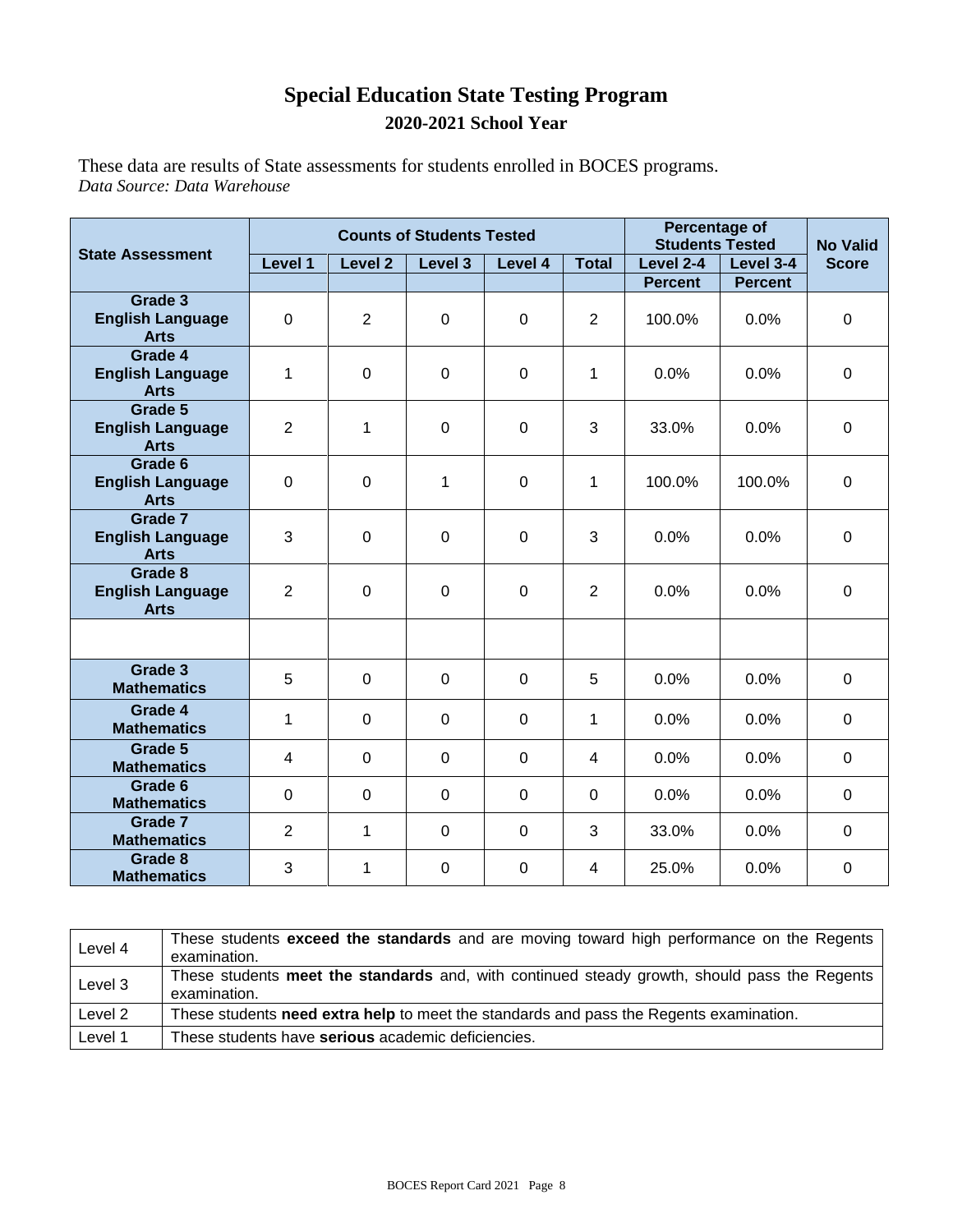## **Special Education State Testing Program (cont'd.) 2020-2021 School Year**

|                                                                     |                    | <b>Counts of Students Tested</b> |                        |              | <b>Percentage of Students Tested</b>     | <b>Count of</b>               |                                     |                                                                                    |
|---------------------------------------------------------------------|--------------------|----------------------------------|------------------------|--------------|------------------------------------------|-------------------------------|-------------------------------------|------------------------------------------------------------------------------------|
| <b>State Assessment-</b><br><b>Regents Exams</b>                    | <b>Below</b><br>55 | 55-64                            | 65 and<br><b>Above</b> | <b>Total</b> | <b>Below</b><br>$55 -$<br><b>Percent</b> | $55 - 64 -$<br><b>Percent</b> | 65 and<br>Above -<br><b>Percent</b> | <b>Students</b><br><b>Exempted</b><br>from<br><b>Exam</b><br>with<br><b>Credit</b> |
| Algebra 1 (CC)                                                      | $\mathbf{1}$       | $\mathbf 0$                      | $\overline{2}$         | 3            | 33.0%                                    | $0.0\%$                       | 67.0%                               | $\overline{7}$                                                                     |
| Algebra 2 (CC)                                                      | $\mathbf 0$        | $\mathbf 0$                      | $\mathbf 0$            | $\mathbf 0$  | 0.0%                                     | 0.0%                          | 0.0%                                | $\mathbf 0$                                                                        |
| <b>Geometry (CC)</b>                                                | $\mathbf 0$        | 0                                | $\mathbf 0$            | $\mathbf 0$  | 0.0%                                     | 0.0%                          | 0.0%                                | $\mathbf 0$                                                                        |
| <b>Living Environment</b>                                           | 5                  | 1                                | $\overline{2}$         | 8            | 62.5%                                    | 12.5%                         | 25.0%                               | 11                                                                                 |
| <b>Physical Setting/</b><br><b>Earth Science</b>                    | 8                  | $\mathbf 0$                      | $\mathbf{1}$           | 9            | 88.9%                                    | 0.0%                          | 11.1%                               | 28                                                                                 |
| <b>Physical Setting/</b><br><b>Chemistry</b>                        | $\mathbf 0$        | $\mathbf 0$                      | $\mathbf 0$            | $\mathbf 0$  | 0.0%                                     | 0.0%                          | 0.0%                                | $\mathbf 0$                                                                        |
| <b>Physical Setting/</b><br><b>Physics</b>                          | $\mathbf 0$        | $\mathbf 0$                      | $\mathbf 0$            | $\mathbf 0$  | 0.0%                                     | 0.0%                          | 0.0%                                | $\mathbf 0$                                                                        |
| <b>English Language</b><br>Arts (CC)                                | 4                  | $\mathbf 1$                      | 4                      | 9            | 44.4%                                    | 11.2%                         | 44.4%                               | 17                                                                                 |
| <b>Regents ELA</b>                                                  | $\mathbf 0$        | 0                                | $\mathbf 0$            | $\mathbf 0$  | 0.0%                                     | 0.0%                          | 0.0%                                | $\mathbf 0$                                                                        |
| <b>Global History and</b><br><b>Geography II (New</b><br>Framework) | 0                  | 0                                | $\pmb{0}$              | $\Omega$     | 0.0%                                     | 0.0%                          | 0.0%                                | 14                                                                                 |
| <b>Global History &amp;</b><br><b>Geography Transition</b>          | $\mathbf 0$        | $\mathbf 0$                      | $\mathbf 0$            | $\mathbf 0$  | 0.0%                                     | 0.0%                          | 0.0%                                | $\mathbf 0$                                                                        |
| <b>United States History</b><br>& Government                        | $\mathbf 0$        | 0                                | $\mathbf 0$            | $\mathbf 0$  | 0.0%                                     | 0.0%                          | 0.0%                                | 17                                                                                 |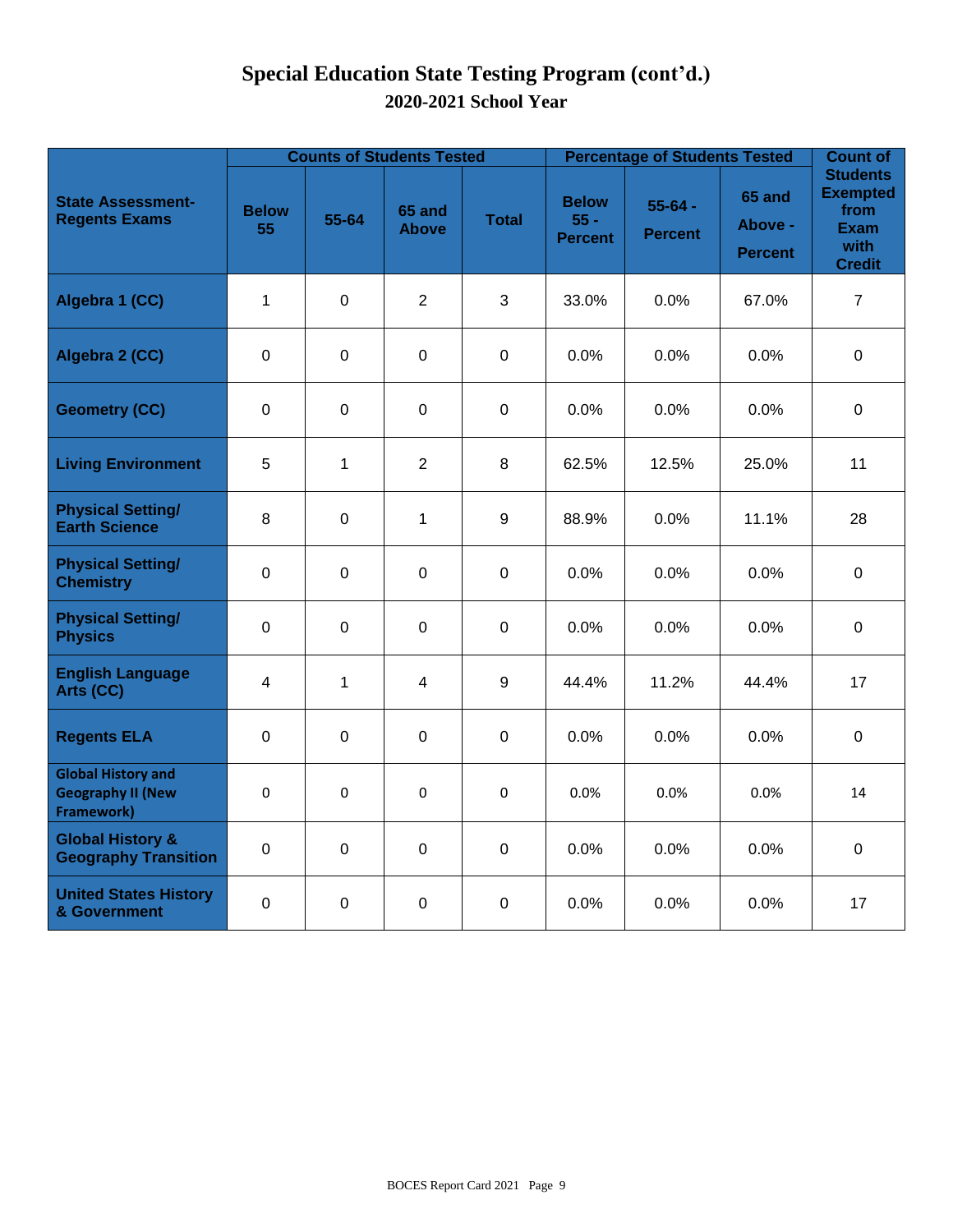#### **Students with Severe Disabilities Performance on the New York State Alternate Assessments 2020-2021 School Year**

|                                                              |                       | <b>Counts of Students Tested</b> |                   | <b>Percentage of</b><br><b>Students Tested</b> | <b>No</b>               |                             |                             |                              |
|--------------------------------------------------------------|-----------------------|----------------------------------|-------------------|------------------------------------------------|-------------------------|-----------------------------|-----------------------------|------------------------------|
| <b>State Assessment</b>                                      | Level 1               | <b>Level 2</b>                   | <b>Level</b><br>3 | Level 4                                        | <b>Total</b>            | Level 2-4<br><b>Percent</b> | Level 3-4<br><b>Percent</b> | <b>Valid</b><br><b>Score</b> |
| Grade 3<br><b>English</b><br><b>Language Arts</b>            | $\mathbf 0$           | $\mathbf 0$                      | $\mathbf 0$       | $\mathbf 0$                                    | $\mathbf 0$             | 0.0%                        | 0.0%                        | 0.0%                         |
| Grade 4<br><b>English</b><br><b>Language Arts</b>            | $\mathbf 0$           | $\mathbf 0$                      | $\overline{2}$    | $\mathbf 0$                                    | $\overline{2}$          | 100.0%                      | 100.0%                      | 0.0%                         |
| Grade 5<br><b>English</b><br><b>Language Arts</b>            | $\mathbf 0$           | $\mathbf 0$                      | 1                 | $\mathbf 0$                                    | $\mathbf{1}$            | 100.0%                      | 100.0%                      | 0.0%                         |
| Grade 6<br><b>English</b><br><b>Language Arts</b>            | $\mathbf 0$           | $\mathbf 0$                      | 4                 | $\mathbf 0$                                    | $\overline{\mathbf{4}}$ | 100.0%                      | 100.0%                      | 0.0%                         |
| Grade 7<br><b>English</b><br><b>Language Arts</b>            | $\mathbf 0$           | 1                                | 5                 | 1                                              | $\overline{7}$          | 100.0%                      | 86.0%                       | 0.0%                         |
| Grade 8<br><b>English</b><br><b>Language Arts</b>            | 0                     | $\overline{2}$                   | 3                 | $\pmb{0}$                                      | 5                       | 100.0%                      | 60.0%                       | 0.0%                         |
| <b>High School</b><br><b>English Language</b><br><b>Arts</b> | 0                     | $\mathbf{1}$                     | 6                 | $\mathbf{1}$                                   | 8                       | 100.0%                      | 87.5%                       | 0.0%                         |
|                                                              |                       |                                  |                   |                                                |                         |                             |                             |                              |
| Grade 3<br><b>Mathematics</b>                                | 0                     | $\Omega$                         | 0                 | 0                                              | 0                       | 0.0%                        | 0.0%                        | 0.0%                         |
| Grade 4<br><b>Mathematics</b>                                | 0                     | $\overline{0}$                   | 0                 | $\overline{2}$                                 | $\overline{2}$          | 100.0%                      | 100.0%                      | 0.0%                         |
| Grade 5<br><b>Mathematics</b>                                | 0<br>0<br>1<br>0<br>1 |                                  |                   | 100.0%                                         | 100.0%                  | 0.0%                        |                             |                              |
| Grade 6<br><b>Mathematics</b>                                | 0                     | $\overline{0}$                   | 1                 | 3                                              | 4                       | 100.0%                      | 100.0%                      | 0.0%                         |
| Grade 7<br><b>Mathematics</b>                                | $\mathbf 0$           | 3                                | 4                 | 0                                              | $\overline{7}$          | 100.0%                      | 57.1%                       | 0.0%                         |
| Grade 8<br><b>Mathematics</b>                                | $\mathsf 0$           | $\Omega$                         | 5                 | $\mathbf 0$                                    | 5                       | 100.0%                      | 100.0%                      | 0.0%                         |
| <b>High School</b><br><b>Mathematics</b>                     | 0                     | $\mathbf 0$                      | 5                 | 3                                              | 8                       | 100.0%                      | 100.0%                      | 0.0%                         |

*Data Source: Data Warehouse*

| Level 4 | These students exceed the standards and are moving toward high performance on the Regents examination.    |
|---------|-----------------------------------------------------------------------------------------------------------|
| Level 3 | These students meet the standards and, with continued steady growth, should pass the Regents examination. |
| Level 2 | These students need extra help to meet the standards and pass the Regents examination.                    |
| Level 1 | These students have serious academic deficiencies.                                                        |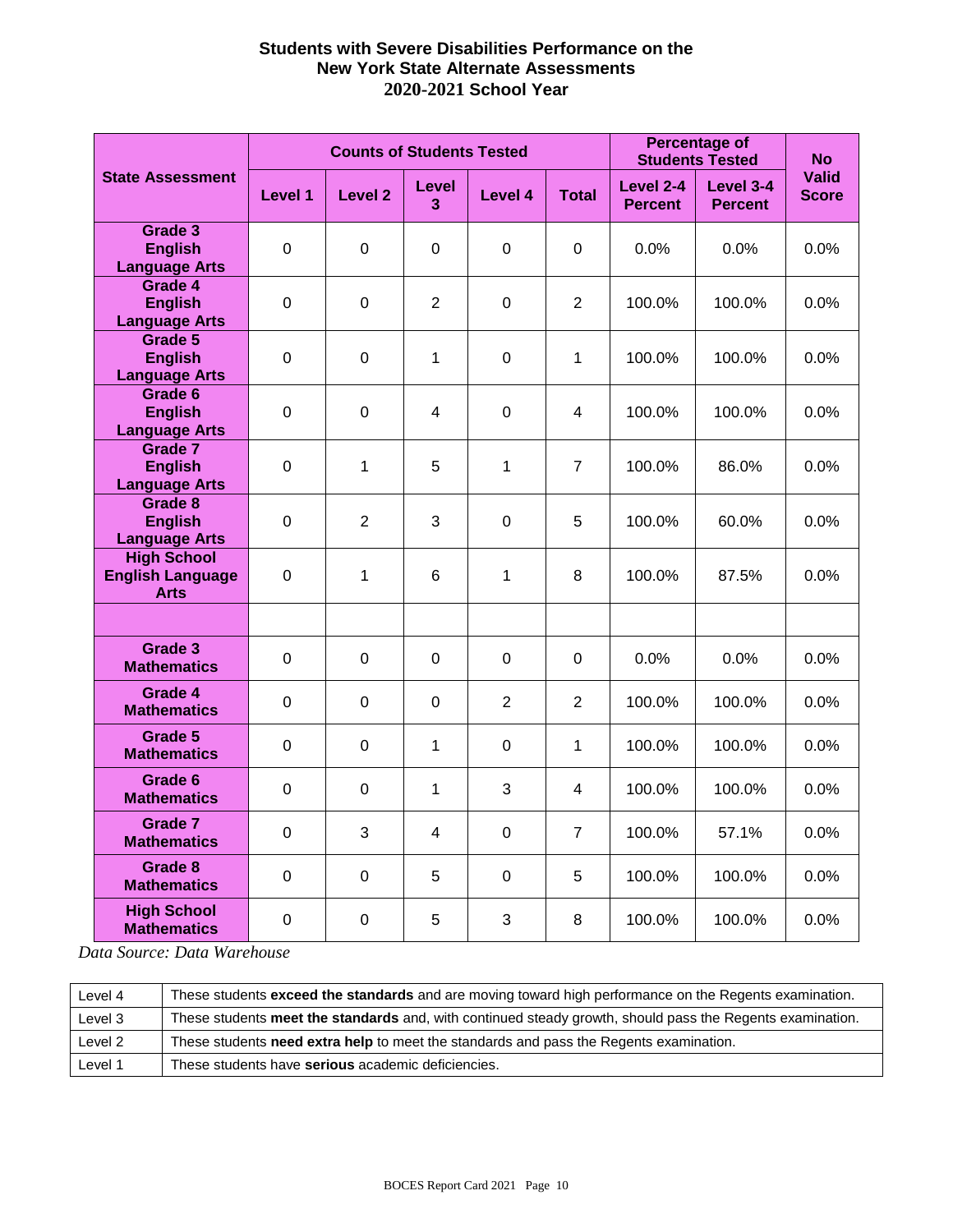## **Professional Development 2020-2021 School Year**

The data in this chart is from BOCES-sponsored professional development and offered by Instructional Support Divisions.

|                                                                          | <b>Number of Hours Offered and Number of Participants:</b> |                  |                                                         |                |                 |          |                   |             |              |                |
|--------------------------------------------------------------------------|------------------------------------------------------------|------------------|---------------------------------------------------------|----------------|-----------------|----------|-------------------|-------------|--------------|----------------|
| <b>BOCES</b> provided training in the<br>following areas:                | Superintendents or<br><b>District-level</b>                |                  | <b>Principals or</b><br><b>Building-level</b><br>admins |                | <b>Teachers</b> |          | Paraprofessionals |             | <b>Other</b> |                |
|                                                                          | <b>Hours</b>                                               | # Staff          | <b>Hours</b>                                            | # Staff        | <b>Hours</b>    | # Staff  | <b>Hours</b>      | # Staff     | <b>Hours</b> | # Staff        |
| Curriculum & Instruction:                                                |                                                            |                  |                                                         |                |                 |          |                   |             |              |                |
| <b>Learning Standards</b>                                                | 106.25                                                     | 52               | 659.5                                                   | 1,900          | 1,047.50        | 782      | 185.5             | 165         | 15           | 4              |
| <b>Instructional Strategies</b>                                          | 1,189                                                      | 389              | 2,370                                                   | 4,675          | 3,836.25        | 2,642    | 1,155             | 1,088       | 27           | 11             |
| <b>Data-Driven Instruction</b>                                           | 47.5                                                       | 20               | 46                                                      | 336            | 251             | 174      | 87.5              | 87          | $\Omega$     | $\mathbf 0$    |
| <b>Effective Use of Technology</b>                                       | 6.5                                                        | 302              | 2,253.5                                                 | 5,281          | 2,521.50        | 1,791    | 941.5             | 897         | 25.5         | 5              |
| <b>Project Based Learning</b>                                            | 80                                                         | 6                | 188                                                     | 20             | 437             | 51       | 16                | 6           | $\Omega$     | $\mathbf 0$    |
| <b>Parent Engagement</b>                                                 | 15                                                         | 5                | 19.5                                                    | $\overline{7}$ | 64.75           | 75       | 17.5              | 18          | 35           | 42             |
| <b>RBE-RN</b>                                                            | 0                                                          | 0                | 0                                                       | 0              | 0               | $\Omega$ | 0                 | $\mathbf 0$ | $\Omega$     | $\mathbf 0$    |
| <b>College, Career &amp; Civic</b><br><b>Readiness</b>                   | $\mathbf 0$                                                | 0                | 3                                                       | 3              | 207             | 171      | 12                | 12          | 0            | 0              |
| <b>Response to Intervention</b>                                          | 7.5                                                        | 5                | 7                                                       | 28             | 248.25          | 211      | 27.5              | 23          | 3            | 3              |
| <b>Early Childhood Education</b>                                         | 18                                                         | 3                | 78.5                                                    | 75             | 87              | 81       | 38                | 38          | 12           | 2              |
| <b>Career and Technical Education</b>                                    | 107.5                                                      | 58               | 129.5                                                   | 142            | 44              | 31       | 183.5             | 183         | 0            | 0              |
| <b>Middle Level Education</b>                                            | 20                                                         | 9                | 13.5                                                    | 12             | 52.50           | 35       | 373               | 371         | 0            | $\mathbf 0$    |
| <b>Special Education Strategies</b>                                      | 125.5                                                      | 91               | 176.5                                                   | 569            | 880             | 932      | 378               | 373         | 24           | 16             |
| Leadership:                                                              |                                                            |                  |                                                         |                |                 |          |                   |             |              |                |
| <b>APPR: Lead Evaluator &amp;</b><br><b>Principal Evaluator Training</b> | 31                                                         | 10               | 3                                                       | 1              | 0               | 0        | 0                 | 0           | 0            | 0              |
| <b>Leadership Development</b>                                            | 333                                                        | $\mathbf 0$      | 73                                                      | 0              | 265             | 76       | $\mathbf{1}$      | 1           | 28           | $\overline{2}$ |
| <b>District &amp; School Strategic</b><br><b>Planning</b>                | 969.5                                                      | 339              | 644.5                                                   | 1,385          | 794             | 361      | 3,607.5           | 3,595       | 39           | 10             |
| <b>Using Data</b>                                                        | 131.5                                                      | 46               | 120                                                     | 371            | 136             | 157      | 87.5              | 87          | 2            | 2              |
| Culture/Climate (indicate below)                                         |                                                            |                  |                                                         |                |                 |          |                   |             |              |                |
| Diversity/Equity/Inclusivity                                             | 524.5                                                      | 78               | 372.5                                                   | 165            | 1,835.25        | 733      | 871               | 791         | 90           | 16             |
| <b>Social - Emotional Learning</b>                                       | 834                                                        | 234              | 616                                                     | 1,129          | 2,049.25        | 1,070    | 3,635             | 3,555       | 90           | 16             |
| Other culture/climate                                                    | 514.5                                                      | 79               | 375                                                     | 116            | 1829.75         | 734      | 889               | 809         | 90           | 16             |
| <b>Safety</b>                                                            | 10.5                                                       | $\boldsymbol{9}$ | 6                                                       | 16             | 1,044           | 243      | 173.5             | 104         | 3            | $\sqrt{5}$     |
| <b>Other</b>                                                             | 308.5                                                      | 144              | 267.5                                                   | 635            | 740.75          | 378      | 3,681.5           | 3,629       | 30.5         | 6              |